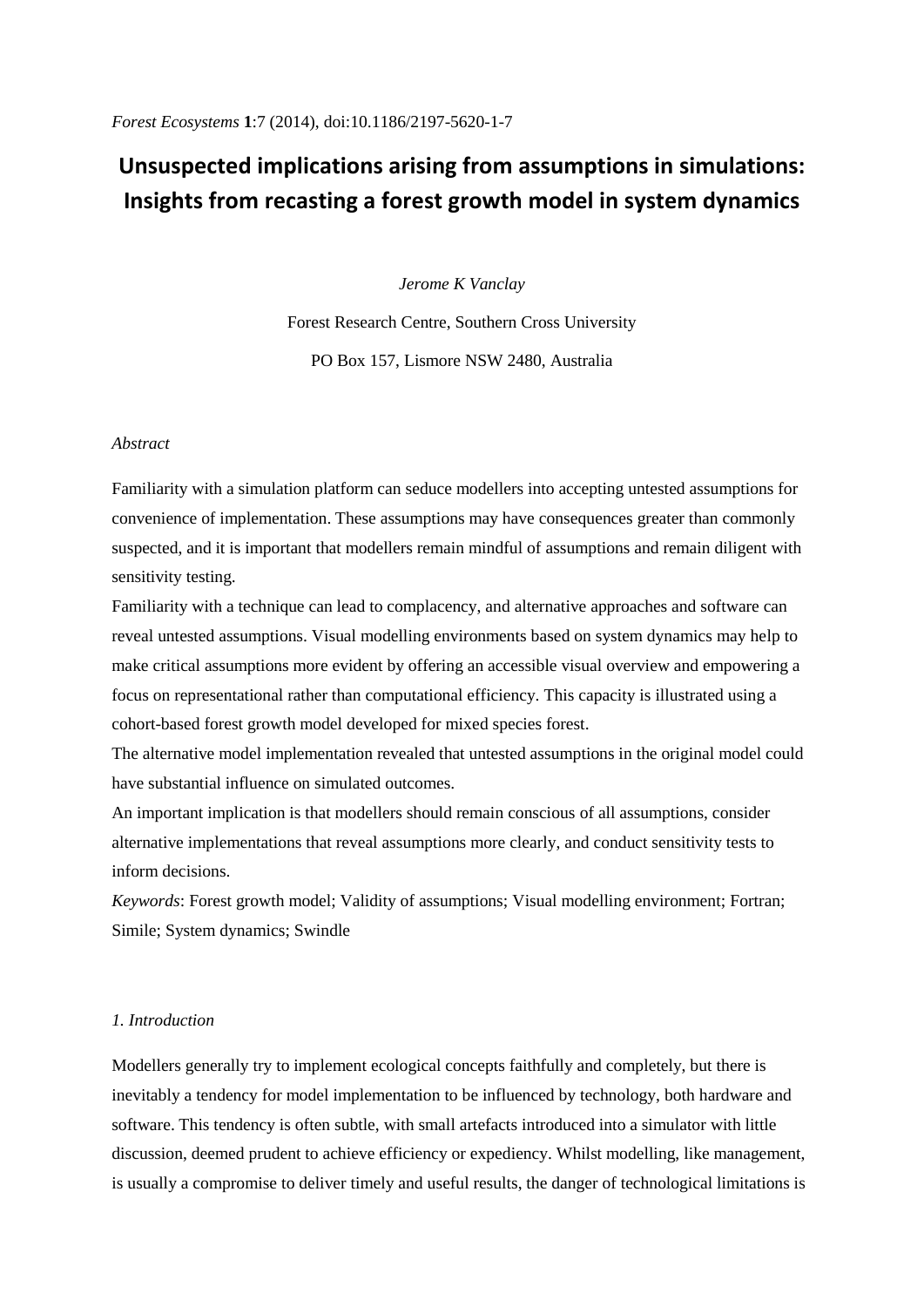that they are often subtle, understated and untested. A search of the literature suggests that authors are more likely to discuss compromises made because of data limitations than those introduced because of software limitations, perhaps because of the ease of applying a familiar approach (i.e., a 'golden hammer', Brown *et al.,* 1998). This is somewhat worrisome, because minor compromises introduced for convenience in implementation may introduce substantial and unsuspected effects into simulated predictions. Where such consequences are suspected, they may be remedied during model evaluation, but two dangers remain: firstly that many modellers do not suspect the extent to which their chosen software influences their implementation or the magnitude of the consequences that may arise; and as a result they tend not to discuss these assumptions in simulator documentation. Discussions informing this paper suggest that many modellers discount and dismiss these dangers and their consequences too readily, despite empirical evidence of their importance. This paper seeks to alert modellers to these dangers and to encourage greater reporting of assumptions and compromises in both model design and in their implementation in simulators (*sensu* Pretzsch et al 2002).

This paper explores some aspects of compromises made during the implementation of a simulator, drawing on a published growth model for north Queensland rainforests (Vanclay, 1989a). The mostwidely used version of this simulator was written in standard Fortran-77 and executed under Unix on a Vax 11-780 computer system, a platform relatively free of limitations and well understood by many modellers. This simulator was not naïve implementation, but was a deliberate decision informed by familiarity with Wirth's (1985) work on the importance of data structures, by knowledge of diverse programming languages (e.g., Fortran, Pascal, Simula, and Simscript), by feedback received through earlier publication of several forest growth models, and by familiarity with other modelling approaches (Vanclay, 1983). The model was widely emulated (e.g., Ong and Kleine, 1996; Alder and Silva, 2000), and was instrumental in informing changes in forest management (Preston and Vanclay, 1988; Vanclay, 1996a). But a re-evaluation of the simulator as part of an undergraduate teaching program has revealed that some untested assumptions implicit in the Fortran implementation become more evident when the model is implemented in other platforms. This paper draws attention to two issues important in modelling: the need for critical review of assumptions implicit in model implementation, and the utility of considering alternative formulations to encourage explicit recognition of such assumptions.

### *2. Literature*

Early models in the form of alignment charts (e.g., Reineke, 1927) were transparent in their application, if not their development, but the advent of statistical and computer-based models (e.g., Buckman, 1962; Clutter, 1963) commenced a subtle trend of incomplete disclosure of simulator details in published documentation. Whilst this is generally not deliberate, text-based publication of component functional relationships is rarely sufficient to reproduce a simulator (Robinson and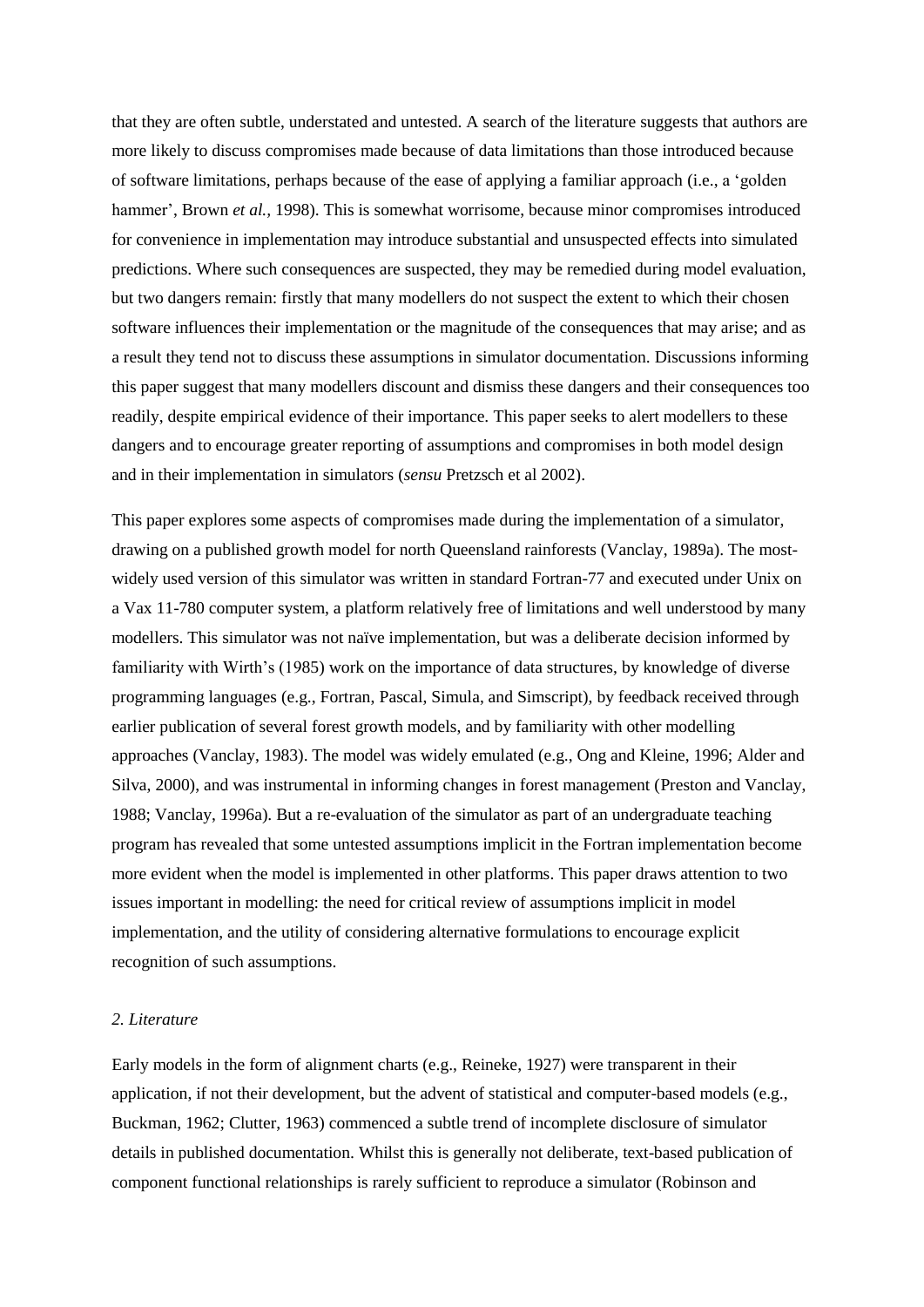Monserud, 2003), because many details intimate to a particular implementation may affect predictions (Villa et al., 2009). Guidelines (e.g., Pretzsch *et al.,* 2002) have improved the standard of documentation, but there are limits on the extent to which text-based descriptions can adequately and efficiently describe computer-based implementations. Visual 'icon-based' modelling environments, typically based on system dynamics, can help to reveal model structure and reduce the 'black box' syndrome (Smith *et al*., 2005). One key advantage of these visual modelling environments is that the diagram is both the model and the simulator, unlike some early applications where system dynamics flowchart was merely documentation about the model (e.g., Kalgraf 1979). Unfortunately, the potential of these new tools for model design and simulator function has received little attention. Researchers have investigated how simulation results may depend on the functional form of tree growth equations (e.g., Elkin *et al.*, 2012), but have not adequately addressed how simulators may also depend on host software used to implement the model. It is surprising that these potential dependencies have not been researched, because several popular modelling platforms have different unique features. For instance, Stella (Doerr, 1996; Eskrootchi and Oskrochi, 2010) has a conveyorstock that handles time-lags efficiently (e.g., Blackwell *et al*., 2001), whilst Simile (Muetzelfeldt and Massheder, 2003; Muetzelfeldt, 2010) offers multiple-instance submodels that facilitate individualbased modelling, so it seems likely that these features may influence the implementation of models on respective platforms.

Vanclay's (1989a) model for simulating growth and yield of tropical rainforest is widely cited and has provided the inspiration for several other forest growth simulators still in use today (e.g., Ong and Kleine, 1996; Alder and Silva, 2000), but the traditional journal article presentation of this model remains silent about some key details concerning the design and implementation of this simulator. Although this model has been superseded (Vanclay, 1994a), it retains considerable utility for teaching because of its relative simplicity. An alternative implementation of this simulator using the visual modelling environment Simile is revealing, informative and more pedagogic than the original Fortran code and journal article. Although visual system-dynamics modelling tools have been available and used increasingly for over two decades (Bossel, 1991; Doerr, 1996; Garcia, 2013), their role in informing and sharing information remains underutilized. This paper discusses new insights offered through the Simile presentation of this model, and refutes the assertion (Dufour-Kowalski *et al.,* 2012) that visual modelling environments such as Simile are not well suited for forest growth modelling.

The best way to share information about a model is to share the simulator itself, in a form that is opensource and implemented in a generic easily-understood way. However, many useful computer languages are accessible only to a small number of practitioners, and important details of simulators coded in these languages may be hidden like the proverbial 'needle in a haystack' (Muetzelfeldt, 2004; Villa *et al.,* 2009). Thus there is limited benefit in sharing proprietary computer code, unless the simulator is well documented and the language widely utilized and freely available. These hidden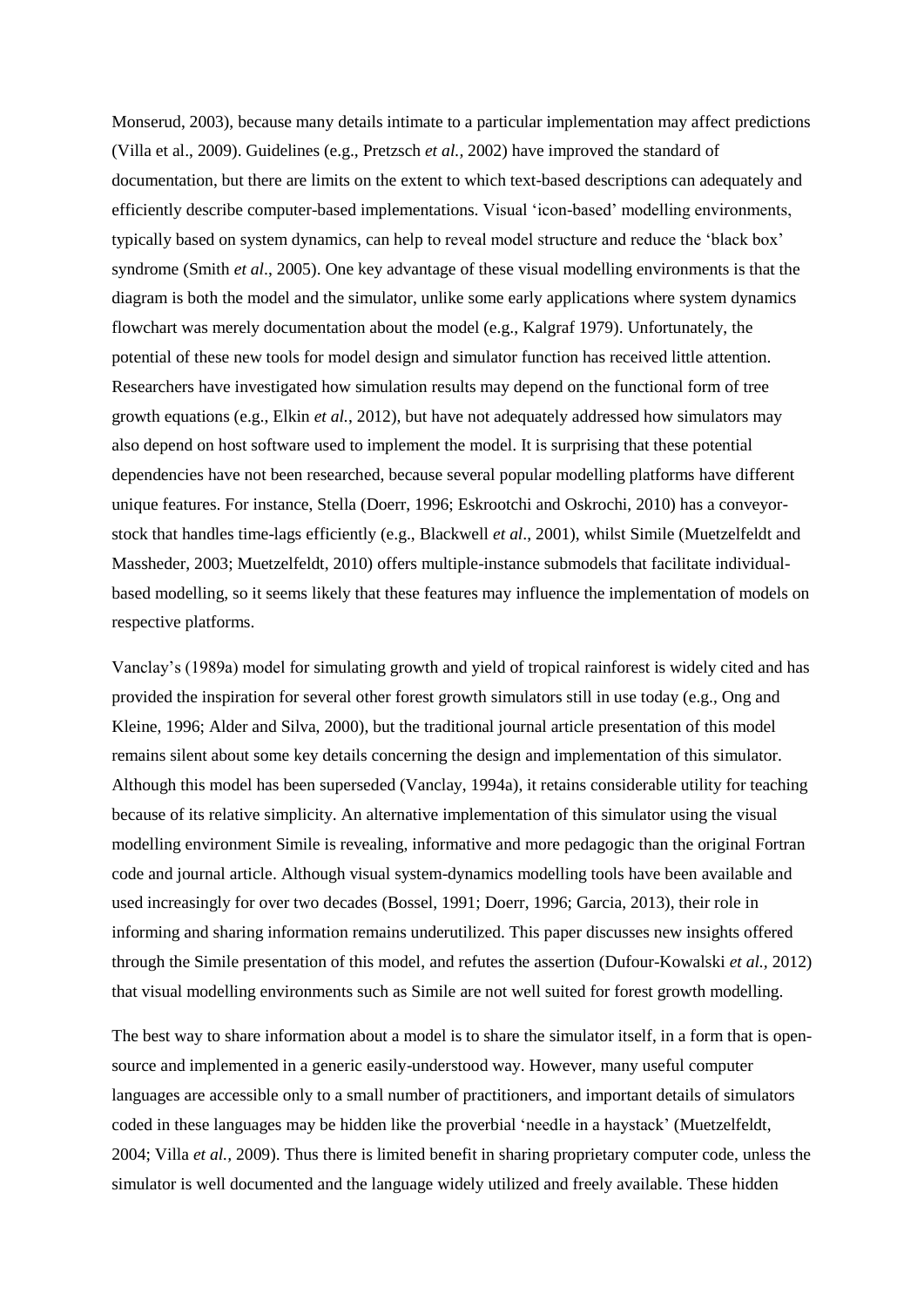aspects of computer-based simulators may well be a 'skeleton in the closet': many experienced modellers have anecdotes about the importance of untested 'calibration factors' or about unintended consequences of particular data structures (e.g., Hamilton, 1994), but these are rarely documented in the formal literature, allowing these oversights to be perpetuated.

Muetzelfeldt's interest in dynamic representation of ecological relationships (e.g., Muetzelfeldt *et al.,* 1989) led to the development of Simile, a visual modelling environment useful for modelling ecological and agricultural systems (Muetzelfeldt and Taylor, 1997; Muetzelfeldt and Massheder, 2003). Simile employs a declarative modelling approach and saves models as structured text files, able to be processed by other software (Muetzelfeldt, 2004). It offers several constructs useful for modelling plant growth and related concepts (Prabhu *et al.,* 2003; Vanclay, 2006a), as well as more abstract issues (e.g., Haggith *et al.,* 2003). Thus Simile provides an interesting vehicle to illuminate, compare and share existing models (Davey *et al.,* 2009). Simile is not unique in this ability, and Vensim is an alternative that has been used to implement forest growth simulators (e.g., Garcia and Ruiz, 2003).

Rainforests provide an informative case study because many of their characteristics pose challenges in modelling: the large number of species, the wide range of stem sizes and growth patterns, and the paucity of calibration data all amplify inherent challenges (Vanclay, 1991d; Clark and Clark, 1999; Picard and Franc, 2003). Vanclay's (1989a) model for Queensland rainforests is a frequently cited example, and illustrates several insights that may be gained by recasting a simulator from its original Fortran into a visual system dynamics representation.

#### *3. Recasting the model in Simile*

The essence of Vanclay's (1989a) model is summarised in the Simile model illustrated in Figure 1. Input data comprise a series of triplets reflecting species, size (diameter at breast height, 1.3 m above ground) and stocking (N/ha) of each tree measured on a field plot. The symbols used in Figure 1 are standard system dynamics notation common to several visual modelling environments (Ford 1999), and are not merely a diagram, but form a model with which simulations may be made. Rectangles

( $\Box$ ) are stocks or *compartments* that represent an amount of substance (numbers of trees, size of a tree), and change only via a *flow* ( $\overline{\mathbb{R}}$ , e.g., die, grow). Clouds ( $\bigodot$ ) denote exogenous elements of no further use in the model. Variables  $\Theta$  may contain data, equations or lookup tables. Submodels can represent a single instance  $(\Box)$  usually to provide context to other elements, or may represent multiple instances  $\left( \bigcup_{n=1}^{\infty} \mathcal{L}(s)$  such as a list of trees (cf. an array).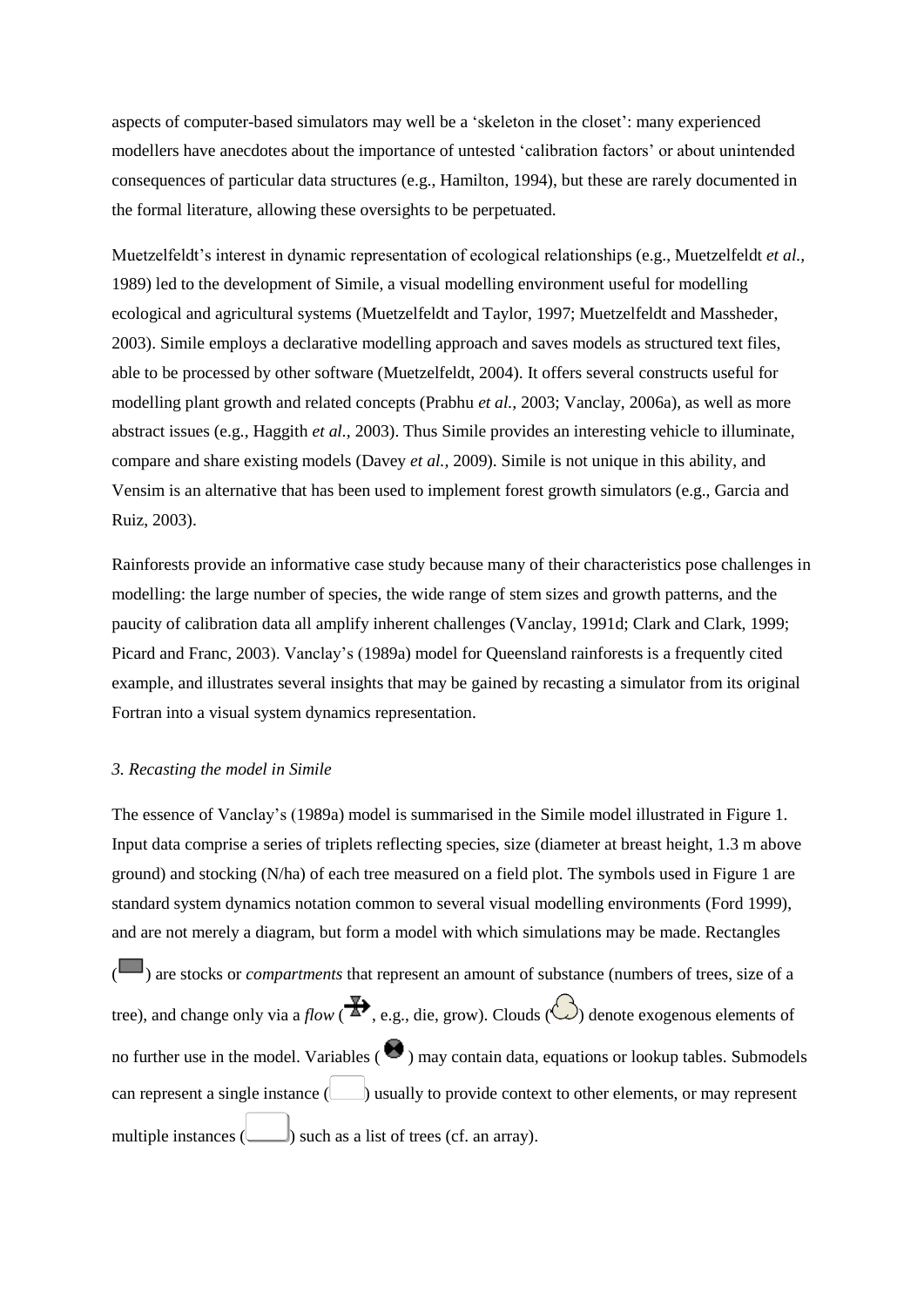

**Figure 1**. Simile diagram of the underlying philosophy of Vanclay's (1989a) model.

The elements of Figure 1 represent the key information needed for individual-based modelling of forests (Weiskittel *et al.,* 2011). These data may be read from file by the growth model, with each input record forming one of many tree records or cohorts in the model, a technique used widely in forest growth modelling (Vanclay, 1994b; Porte and Bartelink, 2002). These cohorts retain the species identity, and progressively increase tree size to reflect growth, and reduce stocking to reflect mortality.

Figure 1 is not merely a diagram, but when created in Simile, is the simulator that runs and creates simulated outputs. One of the strengths of Simile is that the user interface simultaneously creates a diagrammatic overview, the executable code, and model documentation (a 'mouseover' displays any comment included with each symbol).



**Figure 2**. Growth and mortality depend on tree size and stand density. Equation parameters are drawn from an external file. Mouseover causes icon contents (the formula for calculating stand basal area) to be displayed.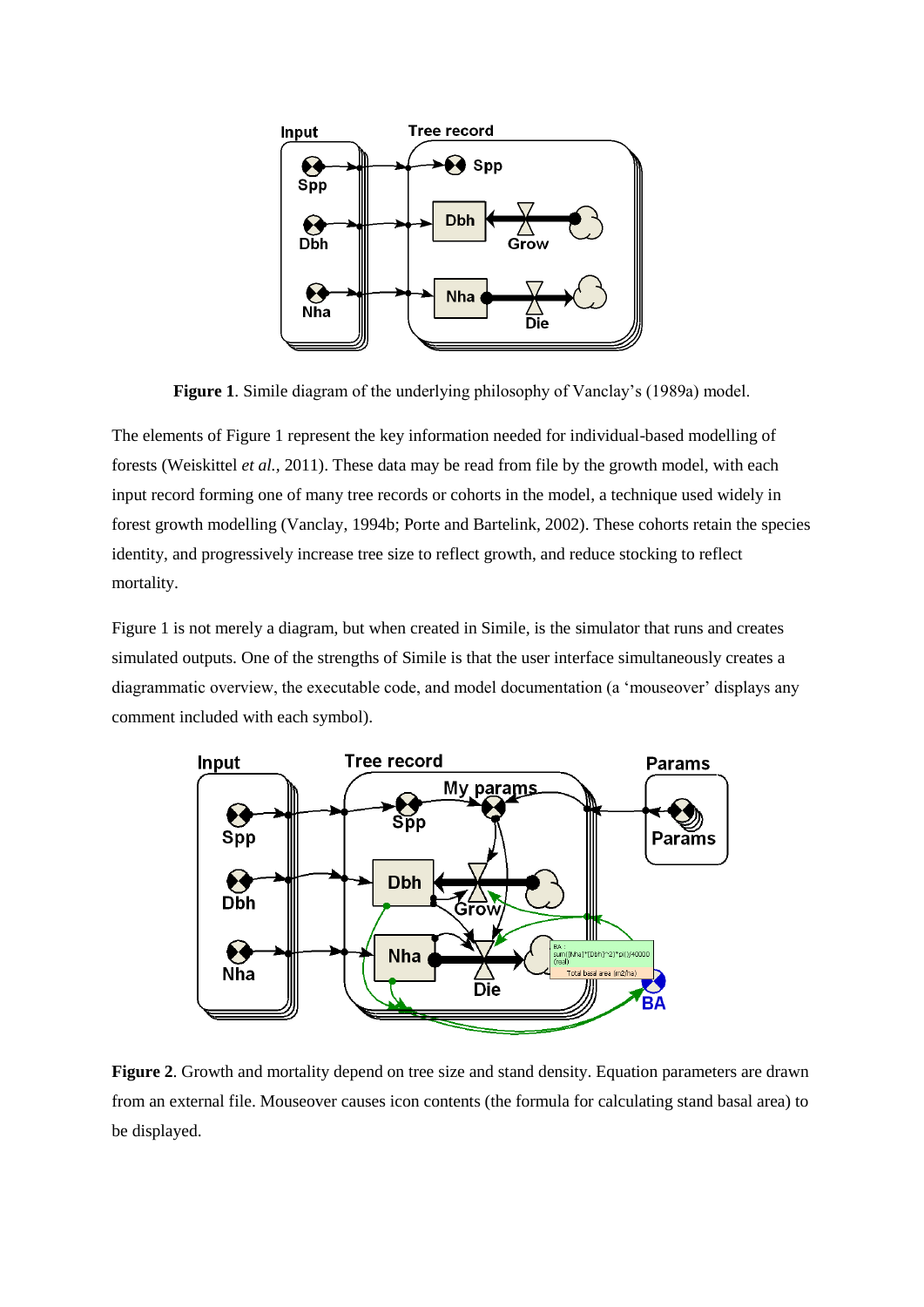Figure 2 contains additional detail to show how coefficients for equations are drawn from file, specific to each of a small number of species groups (e.g., Köhler and Huth, 1998). Stand basal area (*BA*) is computed from the size and stocking represented by each tree record. A key concept is that *BA* is external to the *Tree record* submodel and can 'see' all the diameters, and thus computes the standlevel statistic, whereas *Grow* sees only the single *Dbh* within its own *Tree record*. Figure 2 also adds influences that denote how both growth and mortality depend on tree size and stand density. Thus although Figure 2 is a crude and partial approximation of Vanclay's (1989a) model, it gives a useful overview of much model detail and introduces concepts of Simile notation, most of which is standard system-dynamics notation.



**Figure 3**. Recruitment is density-dependent, and initiates a new *Tree record*.

Figure 3 adds recruitment to the model using the migration symbol  $(\sim)$ . Because recruitment adds additional tree records, the *Tree record* submodel is no longer a list with fixed membership (like the input file with multiple outlines bottom right), but is denoted as a population (denoted by multiple outlines top left) in which the number of records can increase or decrease during the simulation. Thus the sunrise symbol (*initial*) indicates the initial membership of the population, and the migration

( $\sim$ ) symbol (*recruit*) initiates the new records needed to simulate recruitment. The number of *recruits* is estimated from stand density. Whilst Figure 3 is a slightly simplified representation of Vanclay's (1989a) model, it serves to explain several details of Simile in an accessible way. Readers seeking more specifics about other simulation constructs available in Simile are directed to Simulistics (2013).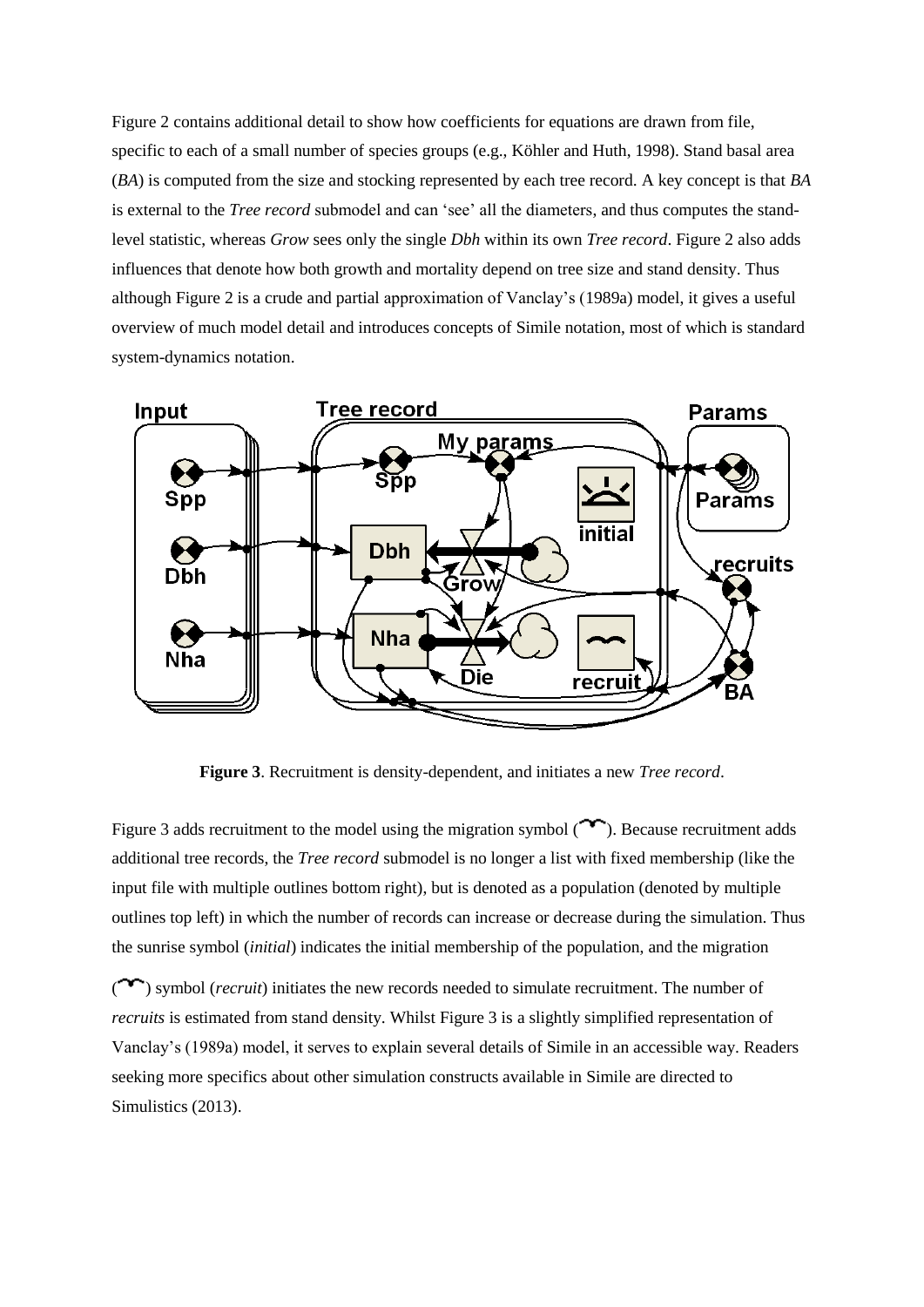A reviewer asked whether the migration symbol  $(\sim)$  could be changed from a bird to an icon that better represents tree dynamics: it can be, but such customization does not facilitate communication. To take an example from Microsoft: a user may not like the scissors icon used to denote 'cut' in Microsoft software, but everyone understands what this icon denotes, and shared understanding should take precedence over personal aesthetics.

One aspect of many forest growth simulators that is often poorly documented is that of record splitting, a technique introduced to emulate growth variation, and avoid bias associated with Jensen's inequality (Jensen, 1906; Duursma and Robinson, 2003). This is an established technique often known as a 'swindle' (Jacoby and Harrison, 1962; Stage, 1973; Simon, 1976; Hedayat and Su, 2012) employed in many simulators either as binary splitting (e.g., Alder and Silva, 2000; Ledermann and Eckmüllner, 2004) or as tripling (e.g., Stage, 1973; Crookston and Dixon, 2005) to attain more realistic projections, by simulating heterogeneous growth deterministically without the overheads of stochastic simulation. Despite the care with which modellers craft this splitting into their source code, the resulting effects are rarely tested exhaustively, and may overlook serial correlation of growth (often handled implicitly via an estimate of one-sided competition, e.g., Cole and Stage, 1972). This inequality has the potential to introduce considerable bias into estimates (Valle, 2011). Simile

provides an icon  $\left( \bigcup \right)$  to facilitate record splitting and inheritance of attributes (Figure 4) that facilitates exploration of this issue.



**Figure 4**. The *Tree list* submodel central to the Simile representation of Vanclay's (1989a) model.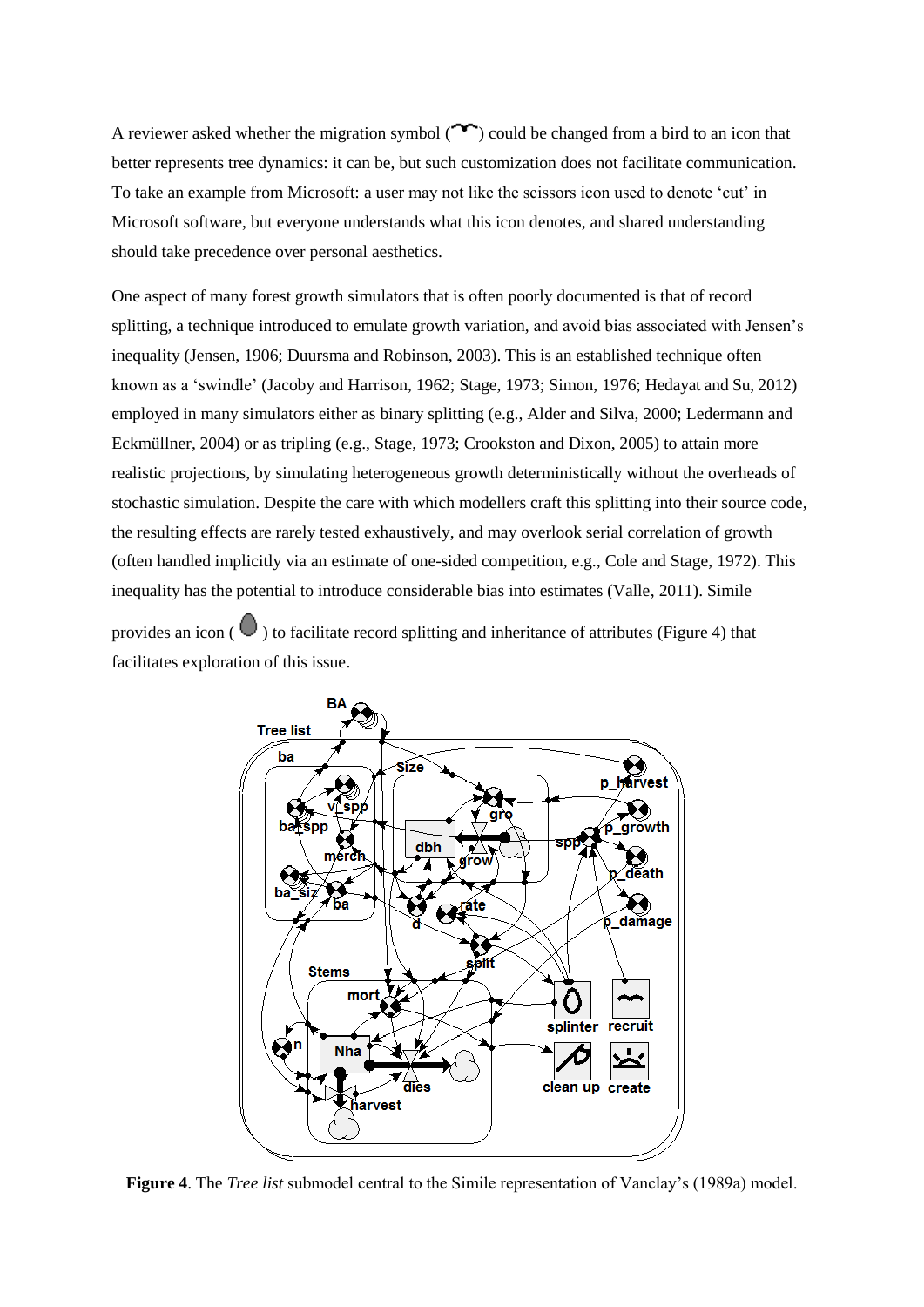Figure 4 shows the major part of the Simile implementation of Vanclay's (1989a) model. The *ba* submodel at top left simply tabulates the basal area and volume per tree by size class and by species; it provides a collation role and serves no functional purpose. The series of variables at top right extract the relevant species-specific parameters for use in other functions. Four symbols at bottom right influence the number of records in the tree list, creating the initial number  $(\triangle')$ , adding recruitment ( $\sim$ ), splitting records ( $\bullet$ ), and removing redundant records ( $\bullet$ ) when they represent an infinitesimal stocking. The key functional components of this submodel lie within the *Size* and *Stems* submodels which estimate diameter increment and mortality respectively. Between these are two variables, *rate* and *split*, that deal with serial correlation of increments and record splitting respectively. When a large cohort is split into two smaller cohorts with faster and slower than average growth, *rate* maintains this growth difference to preserve the serial correlation specified by the user.



**Figure 5**. Recruitment submodel simulates regeneration and recruitment.

Figure 5 illustrates the recruitment submodel, which predicts regeneration within each species group, standardises it to the total expected recruitment (Vanclay, 1989a), and adds the stem count to a tally of saplings (by species class). When one of these counts exceeds a user-specified threshold, recruitment to the main model is initiated. This *Recruitment* submodel is functionally similar, but does not exactly replicate the algorithm in the original Fortran model, which initiated five new records at each time step, and subsequently amalgamated them during the process of rationalizing the *Tree list*. The approach illustrated in Figure 5 accumulates saplings until one of the species groups exceeds the userspecified threshold of abundance, and then transfers members of that species group to the main tree list. This approach minimizes the housekeeping required within the main *Tree list* submodel, and reproduces the commonly-observed tendency for rainforest recruitment to be clustered in time and space (e.g., Okuda *et al.,* 1997; Connell and Green, 2000; Nebel *et al.,* 2001; Kariuki *et al.,* 2006).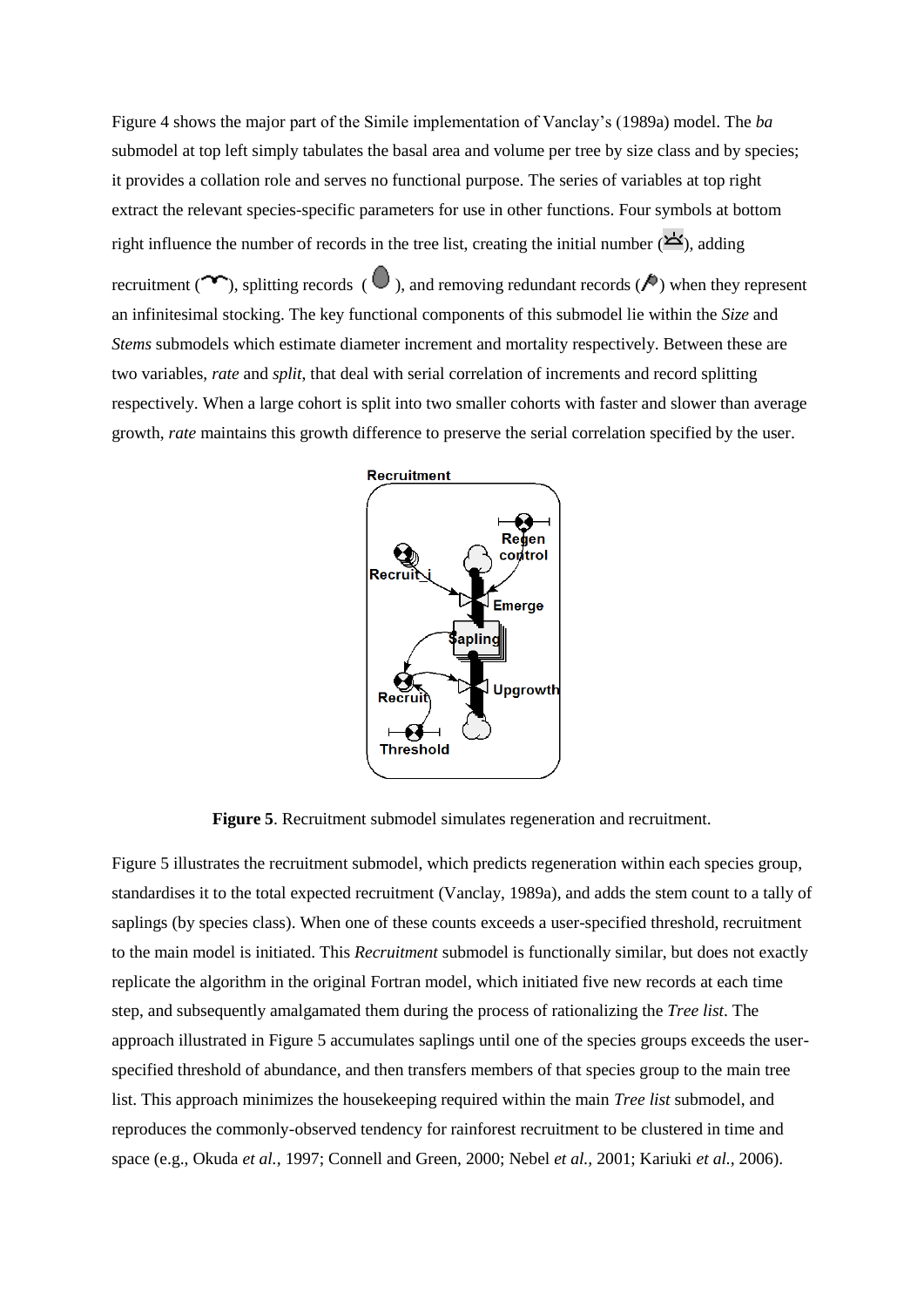This alterative way to process recruitment illustrates one of the benefits of recasting models: advances in computer technology have created more revealing ways to represent concepts, and pose fewer restrictions on computational resources, allowing modellers to focus on good representations rather than computational efficiency (Vanclay, 2003). The challenge is for modellers to break free of old paradigms and fully exploit these new opportunities, and not merely follow a well-trodden path without question. Leary (1985, p.47), commenting on a related matter, warned that "what began as an interim solution (site index) to a difficult problem (geocentric approach [to site productivity estimation]) should not now be called the solution to the original problem" and his caveat applies equally to modelling.



**Figure 6**. The complete model of Vanclay (1989a) implemented in Simile, with enhancements.

Figure 6 illustrates the complete model, a Simile equivalent of Vanclay's (1989a) Fortran simulator, which differs from the original in only a few minor respects. The *Run control* submodel (left, middle) contains a slider that enables users to adjust parameters that were deeply embedded in the original Fortran code, that control the frequency and variance of record splitting, the serial correlation of increments, and the granularity of the simulator. The ability to vary granularity was not available in Vanclay's (1989a) model which was aimed at estate-level planning, and was implemented only later (Vanclay, 1991a). Granularity deals with the 'lumpiness' (cf. sugar lumps versus table sugar) of outputs and the use of stochastic functions. If a user stipulates a coarse granularity (e.g., 1.0), the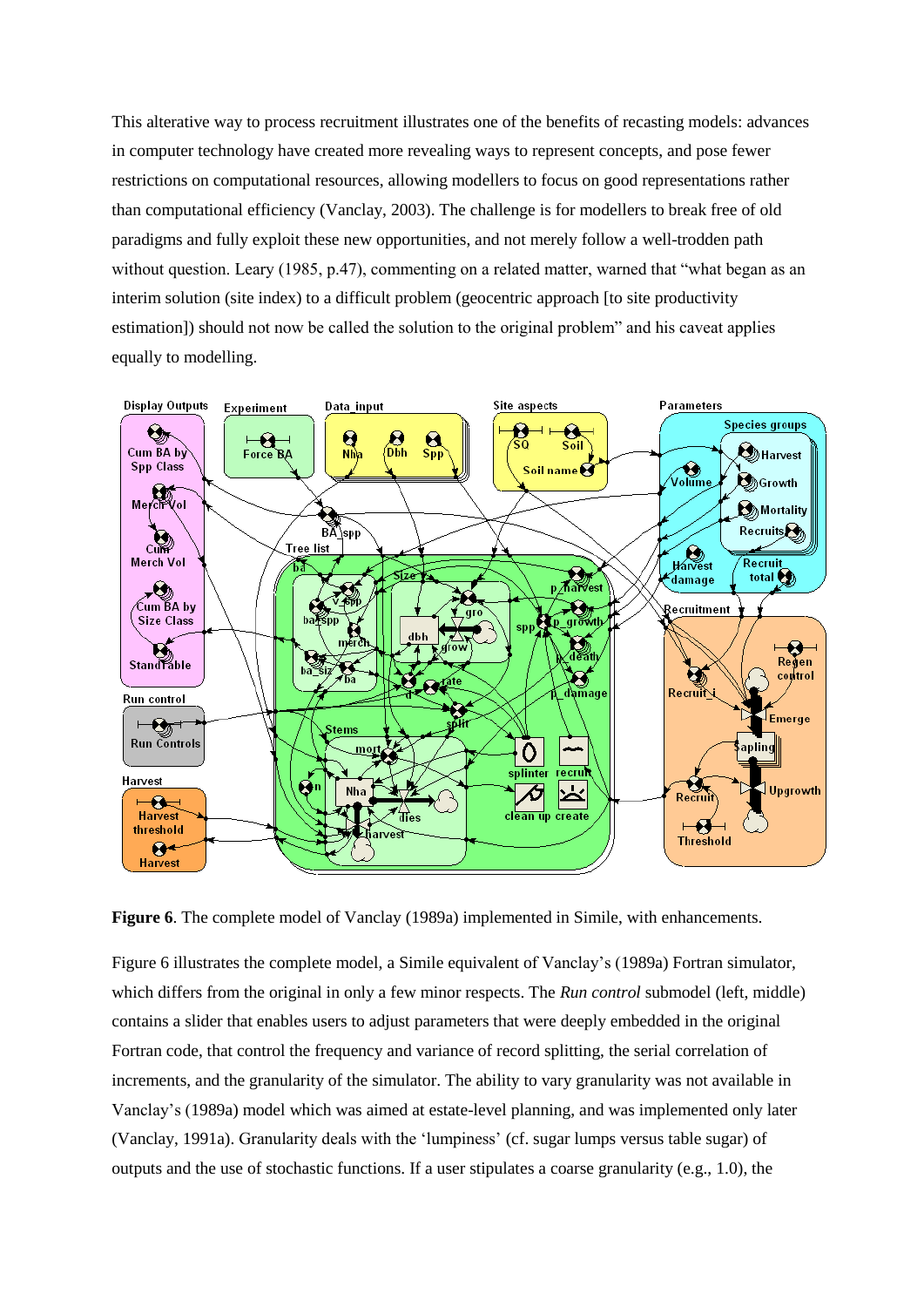simulator behaves as a single tree model with stochastic mortality of stems with frequency  $\langle 1/\rangle$  as of that individual tree records always represent at least 1 tree per hectare. In contrast, fine granularity (e.g., <0.01) ensures deterministic outputs with a resolution characteristic of estate-level averages.

In the original Fortran simulator, record splitting was hard-coded to assign 1.3 times the average increment to a quarter of the stems, whilst the remaining stems were assigned 0.9 times the predicted increment. In Figure 6, these growth rates are under user control as an easily-accessible slider. The conditions for initiating record splitting and the degree of serial correlation of increments were hidden deep in the original Fortran code, but are under user control as a slider in Figure 6. These controls could be shown explicitly as separate sliders, but for compactness are here compressed into a single vector.

The *Parameters* submodel (Figure 6, top right) contains parameters for diameter increment (Anon, 1987), for mortality and recruitment (Vanclay, 1989a), for volume estimation (Anon, 1981), and for harvesting and logging damage (Preston and Vanclay, 1988). The practice of collating all parameters into one submodel (rather than scattering them throughout the model) facilitates verification and maintenance of the simulator. The species grouping used in this model differs slightly from Vanclay (1989a) in using the same species groups for growth, harvesting and volume estimation, whereas Vanclay's (1989a) model used a 3-digit species code, with each digit denoting the volume, harvesting or growth equation to be applied. These differences in the species grouping are minor, and the simplification employed here makes little practical difference and improves clarity for teaching.

The Simile implementation of this model encourages exploration of simulator assumptions not possible in the original version. For instance, a slider labelled *Force BA* (Figure 6 top left) allows users to over-ride the calculated stand basal area and thus to explore growth patterns and possible thinning regimes by holding standing basal area constant. Such experimentation is easy to implement within Simile, and can offer new insights and better understanding of a simulator.

## *4. Results*

Alternative strategies of record splitting may have considerable influence on predictions. Whilst differences may appear rather small over a decade, they can accumulate to contribute substantial differences that may dramatically affect the timing of harvests which is typically influenced by the number of stems exceeding some threshold. This difference does not eventuate in the case of a single stem simulated as an individual tree model (granularity  $= 1$ ), but can be substantial when cohorts of post-disturbance regeneration are simulated at the estate level (granularity <0.01).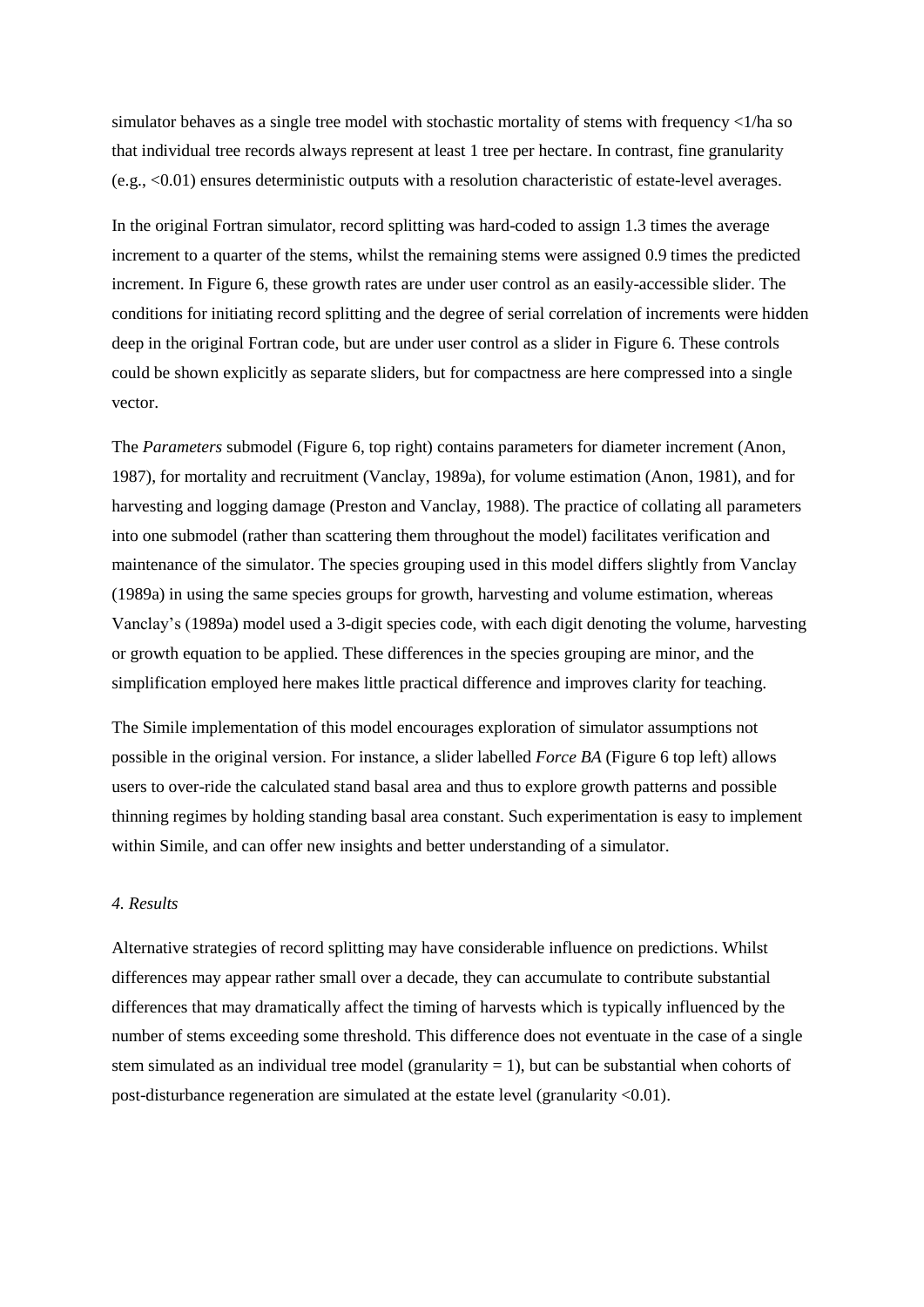

**Figure 7**. Predicted growth of forest in Experiment 78 Plot 1, showing observed and predicted basal areas during a 50-year period from the initial measurement in 1948.

It is no longer possible to demonstrate a side-by-side comparison of the Fortran and Simile implementations of this model, because of agency restrictions and subsequent loss of the original source code (Vanclay 2006b). Whilst it would be possible to reconstruct a Fortran implementation from extant documentation, such reconstruction is unlikely to recreate an unbiased implementation given prior knowledge that the reconstruction would be used test for inadequate assumptions. However, it is possible to demonstate that the Simile implementation offers reasonable growth predictions: Figure 7 illustrates that a 50-year simulation compares favourably with growth observations on one of the plots with the longest measurement history (Experiment 78, Plot 1, last harvested in 1943). This plot was selected for this and subsequent comparisons because of the long duration of observation, the absence of disturbance, and the frequency of remeasures. Whilst Figure 7 is insufficient to serve as a formal evaluation, it serves as a simple reality check prior to the current question surrounding the influence of implicit assumptions in constructing the simulator.

The simulator configuration presented in Figure 6 simplifies the testing of several assumptions: the threshold number of saplings for recruitment to be initiated, the magnitude of the swindle (i.e., the variance of growth rates), the duration of serial correlation in growth rates, the threshold difference for a cohort to be split, and the granularity of mortality (i.e., whether it emulates the individual tree or estate-level average). Most of these exhibit little sensitivity, and substantial changes in these parameters barely influence predictions likely to influence forest management – but two of these parameters have a substantial effect in the longer term: the magnitude of the swindle and the duration of serial correlation.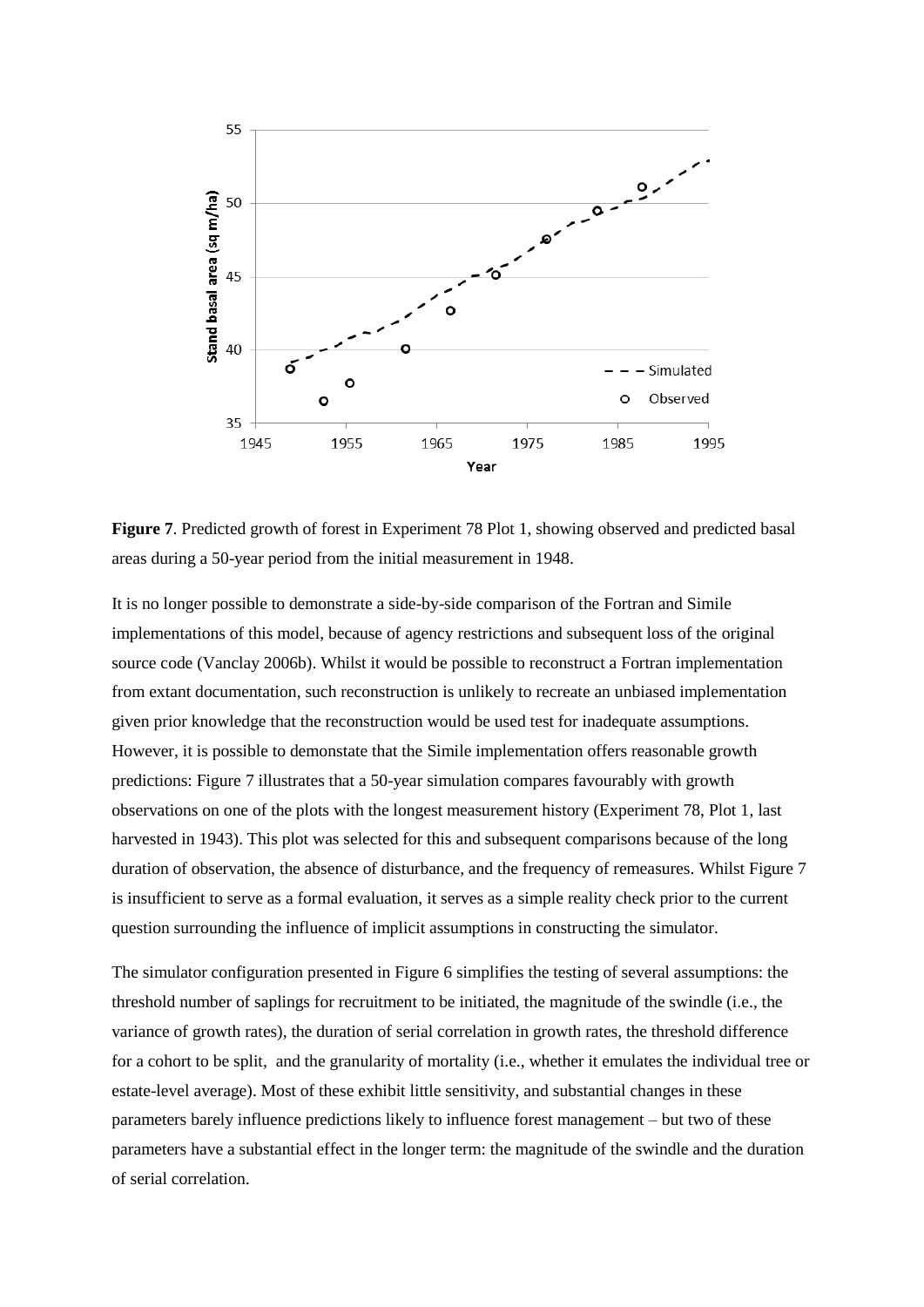

**Figure 8**. Predicted timber harvest during three 40-year harvesting cycles under three different assumptions. Note the difference in the predicted harvest during the third cycle.

Figure 8 illustrates that modest changes in these parameters cause substantial changes (i.e. +20%) in the predicted volume available during the  $3<sup>rd</sup>$  successive harvest with a nominal 40-year interval. This 120-year duration was adopted as the basis of comparison, because at the time the model was developed during the 1980s, three successive non-decliming harvests were commonly accepted as a criterion for sustainability (Higgins, 1977; Preston and Vanclay, 1988; Botkin, 1993; Vanclay, 1996b). Ironically, the harvest predicted for the third cycle depends heavily on untested assumptions regarding the swindle and serial correlation (Figure 8), both of which are rarely examined during the commissioning of a simulator. The consequences are counter-intuitive: one might expect that serial correlation might lead to larger harvests, but the faster-growing cohorts are harvested first, so that later harvests are depressed when serial correlation continues for longer durations. In this particular case, these consequences are minor, as the model was enhanced and refined (Vanclay 1994a), and timber harvesting ceased (Vanclay 1996a), but this example highlights the importance of comprehensive sensitivity testing of all model components. The lesson from this study is not the importance of serial correlation (which may be less in models that use basal area in larger trees to predict increment, Ledermann and Eckmüllner, 2004), but of the possible consequences of untested assumptions.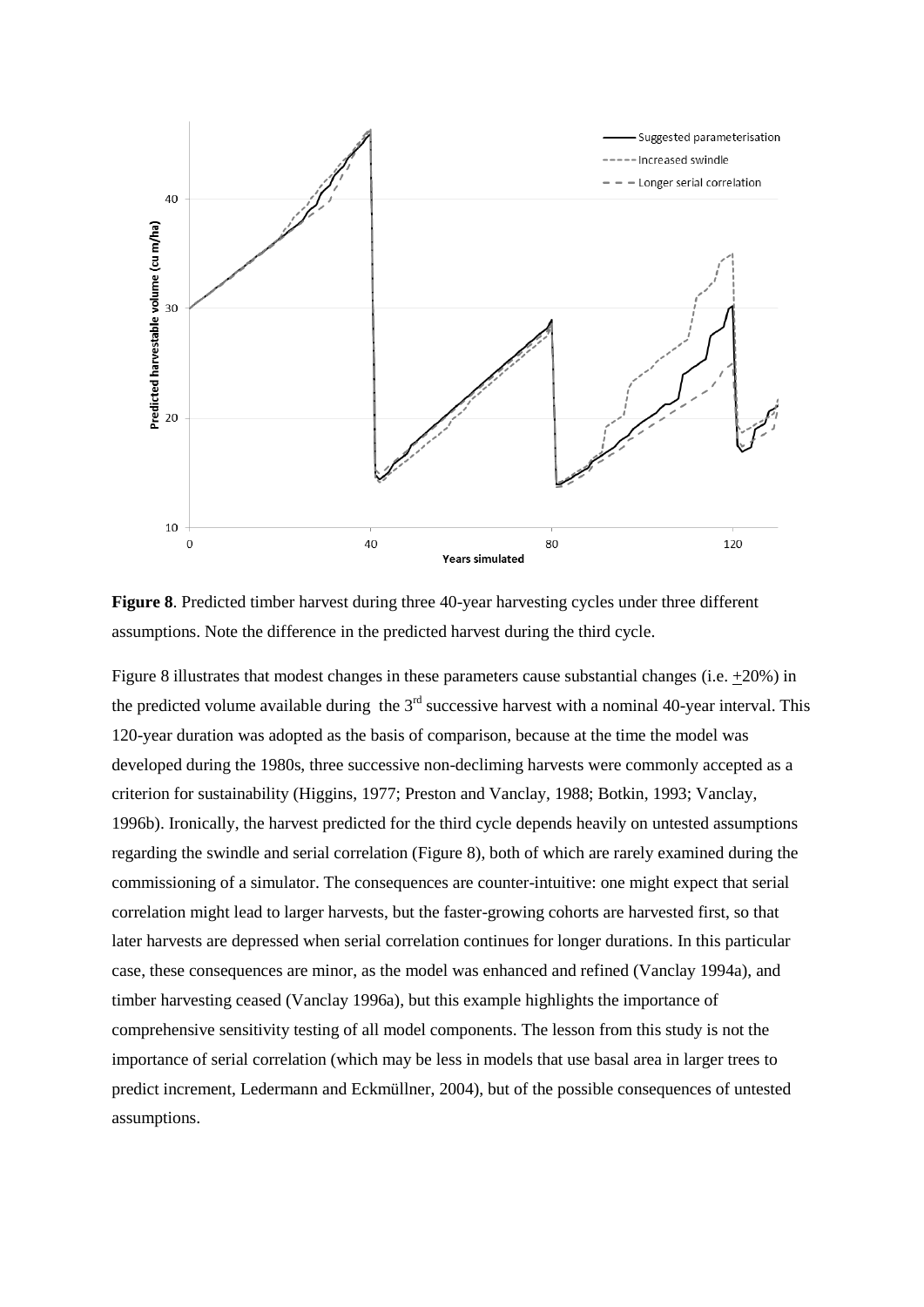This re-appraisal of an established simulator should remind readers of the importance of sensitivity testing of assumptions, both explicit and implicit. Clearly, the constructs offered in software, the operating system and the hardware available may all influence the representation, implementation and performance of a simulator. It remains instructive for all modellers to constantly question whether a representation is faithful to their imagination or slave to the technology available, and to be aware that seemingly innocuous assumptios may have significant consequences for predictions.

## *5. Discussion*

Vanclay's (1989a) model was a proof-of-concept that signalled a change from long-established standtable projection approaches (Higgins, 1977) to dynamic simulation and yield scheduling (Vanclay, 1990, 1994a). Most of the embedded functional relationships were subsequently enhanced: site quality assessment (Vanclay, 1989b), diameter increment (Vanclay, 1991a), mortality (Vanclay, 1991b), regeneration (Vanclay, 1992), merchantability (Vanclay, 1991c) and harvesting (Vanclay, 1989c) functions were all subsequently revised to include more species groups and more variables. However, the prototype simulator presented here in Simile offers pedagogic advantages as it embodies the design and structure of the operational version, without the additional complexity of many equations with multiple parameters (i.e., hundreds of species and dozens of equations, each with several parameters). Despite its comparative simplicity, the simulator involves assumptions that appeared innocuous in the Fortran implementation, but are now revealed in Simile to have substantial consequences for resulting predictions.

This practical example illustrates that the quality of a model cannot be judged independently of its implementation as a simulator, and that apparently minor assumptions made in implementing the simulator may have substantial influence on predictions. A motor car offers a familiar and pedagogic analogy: a perfect engine cannot perform well in an unroadworthy car, and the utility of the vehicle relies on its overall performance rather than its theoretical specifications. So it is with simulation models: the utility of a model depends in part on assumptions made during model implementation as a simulator, and it behoves modellers to reveal, document and test such assumptions. This requires some thoughtful reflection by the modelling team, as familiarity with a modelling environment may lead to the intuitive use of convenient constructs (e.g., arrays in Fortran; submodels in Simile) without a full appreciation of the consequences for predictions.

Other related experiences are also insightful: several colleagues have related anecdotes in which thoughtful bounding to avoid computation problems in a model (such as Y=max(**βX**, *c*)) has resulted in the use of the upper bound  $(c)$  in most simulations, rather than the intended function  $\beta X$ . Sadly, many such discoveries are discovered only accidentally and belatedly, and they are rarely reported in the literature.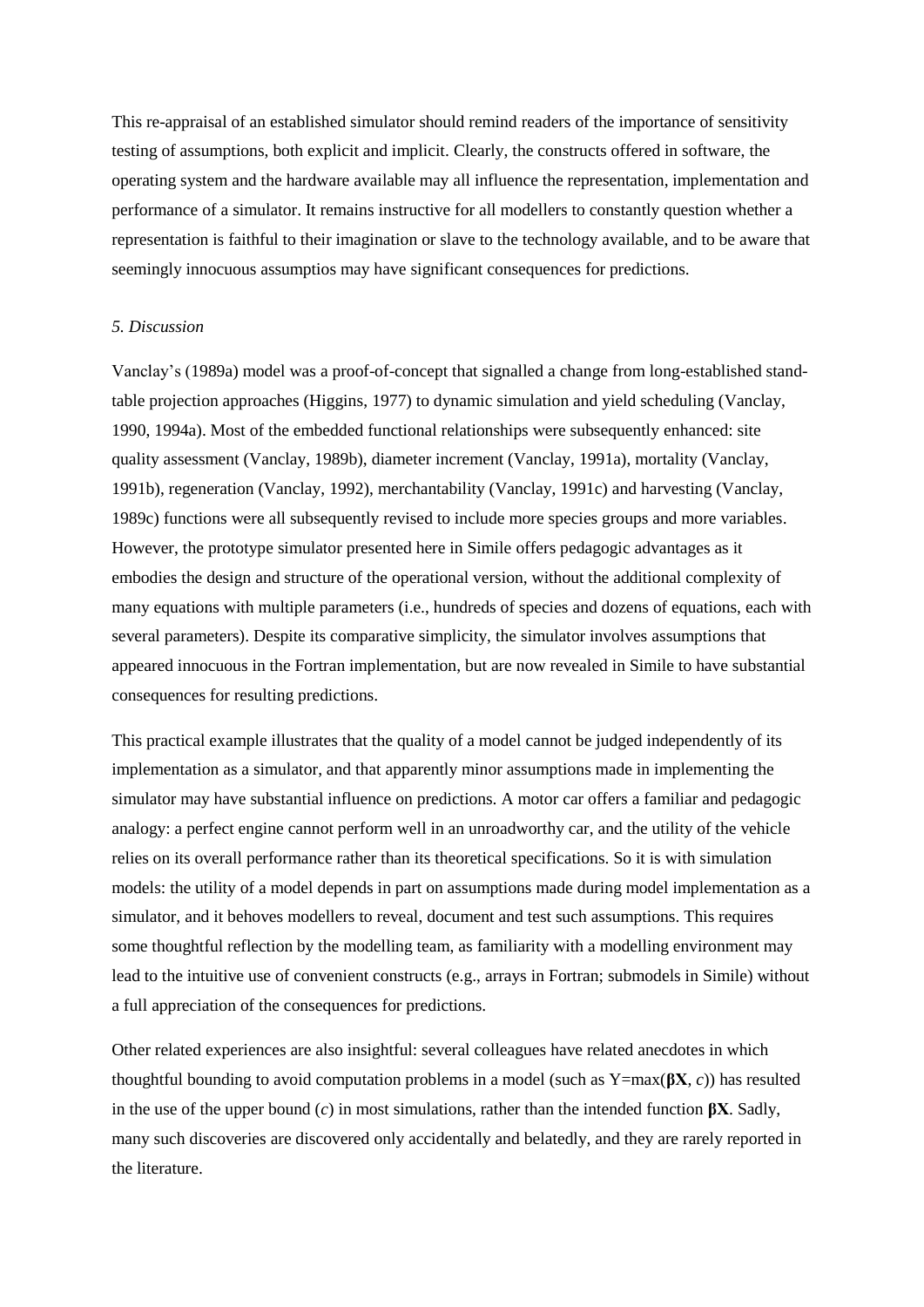This Simile representation makes the model accessible for teaching purposes, and encourages exploration into the consequences of implementation decisions such as record splitting that have received little consideration. Similar experiences have been reported during re-engineering of the landscape model LANDIS (Scheller *et al.,* 2010). Others have shared insights gained from converting a simulator from one computer language to another (e.g., Cumming and Burton, 1993), or to a hybrid implementation combining both code-based and icon-based software (e.g., Smith *et al*., 2005; Lättilä *et al*., 2010), but such conversion appears to offer fewer insights than re-engineering or recasting a simulator in visual environments.

# *6. Conclusion*

Familiarity with a modelling platform, whether Fortran, Simile or otherwise, can be seductive, and can lure modellers into introducing untested assumptions for convenience of implementation. As demonstrated in this paper, such assumptions may have consequences greater than suspected. Modellers should remain conscious of all assumptions, should consider alternative implementations that make assumptions evident, and should conduct sensitivity tests to inform decisions.

## *References*

- Alder, D., Silva, J.N.M., 2000. An empirical cohort model for management of *Terra Firme* forests in the Brazilian Amazon. *Forest Ecology and Management* 130, 141-157.
- Anonymous, 1981. Rainforest Volume Equations. Research Report No 3, Department of Forestry, Queensland (ISSN 0311-0893), pp. 85.
- Anonymous, 1987. Rainforest increment studies. Research Report No 5, Department of Forestry, Queensland (ISSN 0311-0893), pp. 59-60.
- Blackwell, G.L., Potter, M.A., Minot, E.O., 2001. Rodent and predator population dynamics in an eruptive system. *Ecological Modelling* 142(3), 227-245.
- Bossel, H., 1991. Modelling forest dynamics: Moving from description to explanation. *Forest Ecology and Management* 42, 129–142.
- Botkin, D.B., 1993. *Forest Dynamics: an ecological model*. Oxford University Press, Oxford. 309 pp.
- Brown, W.J., Malveau, R.C., McCormick, H.W., Mowbray, T.J., 1998. *AntiPatterns: Refactoring Software, Architectures, and Projects in Crisis*. Wiley.
- Buckman, R.E., 1962. Growth and yield of red pine in Minnesota. USDA For. Serv., Tech. Bull. 1272.
- Clark, D.A., Clark, D.B., 1999. Assessing the growth of tropical rain forest trees: Issues for forest modeling and management. *Ecological Applications* 9, 981–997.
- Clutter, J.L., 1963. Compatible growth and yield models for loblolly pine. *Forest Science* 9(3), 354-371.
- Cole, D. M., Stage, A. R. 1972. Estimating future diameters of lodgepole pine. USDA For. Serv. Res. Pap. INT-131, 20 p. Intermt. For. and Range Exp. Stn., Ogden Utah.
- Connell, J.H., Green, P.T., 2000. Seedling dynamics over thirty-two years in a tropical rain forest tree. *Ecology* 81, 568–584.
- Crookston, N.L., Dixon, G.E., 2005. The forest vegetation simulator: A review of its structure, content, and applications. *Computers and Electronics in Agriculture* 49, 60–80.
- Cumming, S.G., Burton, P.J., 1993. A programmable shell and graphics system for forest stand simulation. *Environmental Software* 8, 219–230.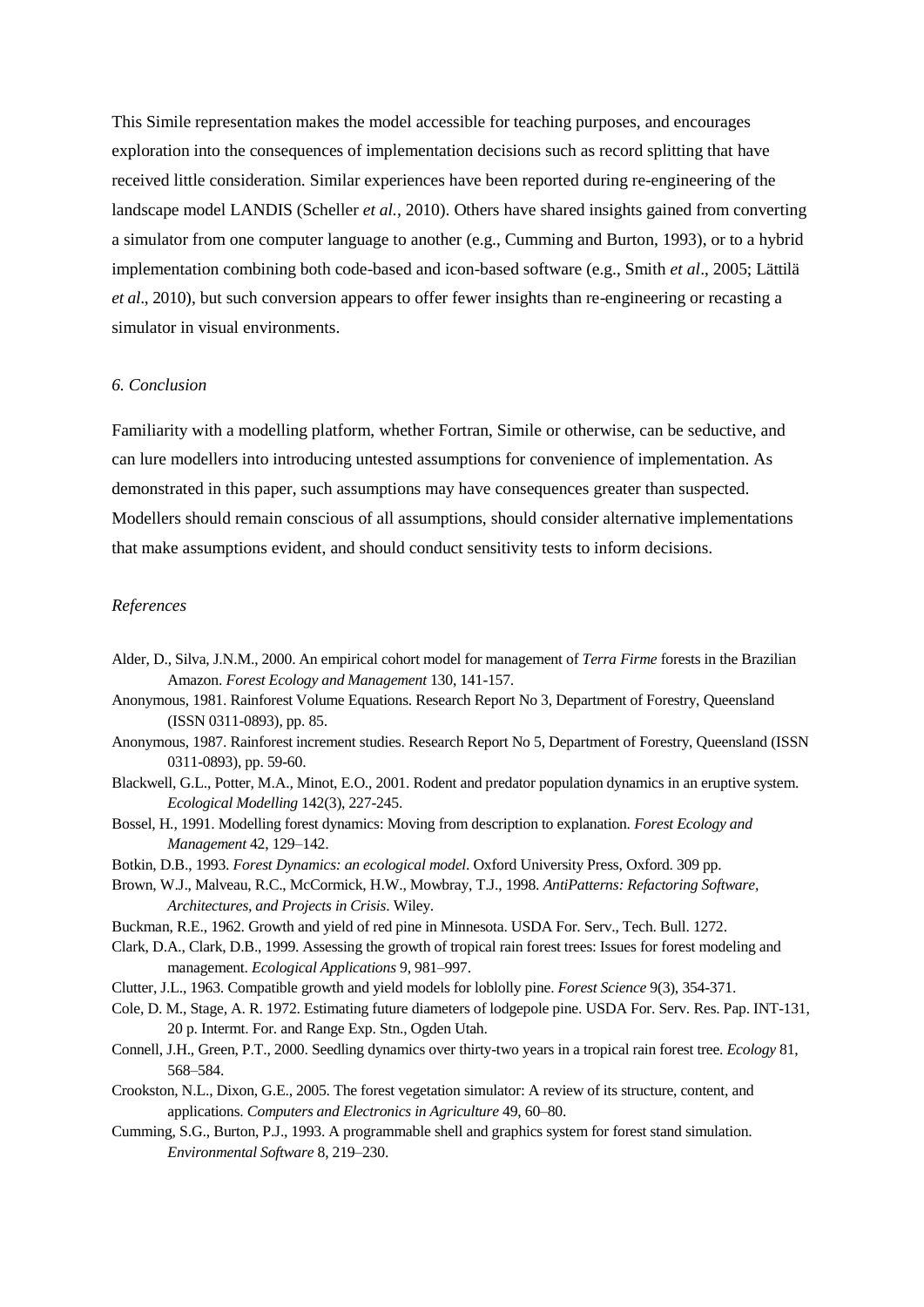- Davey, C., Ougham, H.J., Millar, A., Thomas, H., Tindal, C., Muetzelfeldt, R., 2009. PlaSMo: Making existing plant and crop mathematical models available to plant systems biologists. *Comparative Biochemistry and Physiology - Part A: Molecular & Integrative Physiology* 153, S225–S226.
- Doerr, H. M., 1996. Stella ten years later: A review of the literature. *International Journal of Computers for Mathematical Learning* 1(2), 201-224.
- Dufour-Kowalski, S., Courbaud, B., Dreyfus, P., Meredieu, C., de Coligny, F., 2012. Capsis: an open software framework and community for forest growth modelling. *Annals of Forest Science* 69, 221–233.
- Duursma, R.A., Robinson, A.P., 2003. Bias in the mean tree model as a consequence of Jensen's inequality. *Forest Ecology and Management* 186, 373–380.
- Elkin, C., Reineking, B., Bigler, C., Bugmann, H., 2012. Do small-grain processes matter for landscape scale questions? Sensitivity of a forest landscape model to the formulation of tree growth rate. *Landscape Ecology* 27(5), 697-711.
- Eskrootchi, R., & Oskrochi, G. R., 2010. A Study of the Efficacy of Project-based Learning Integrated with Computer-based Simulation - STELLA. *Educational Technology & Society* 13 (1), 236–245.
- Ford, A., 1999. *Modeling the environment: an introduction to system dynamics modeling of environmental systems*. Island Press.
- Garcia, O., 2013. Forest Stands as Dynamical Systems: An Introduction. *Modern Applied Science* 7(5), 32-38.
- Garcia, O., Ruiz, F., 2003. A growth model for eucalypt in Galicia, Spain. *Forest Ecology and Management* 173, 49–62.
- Haggith, M., Prabhu, R., Pierce Colfer, C.J., Ritchie, B., Thomson, A., Mudavanhu, H., 2003. Infectious Ideas: Modelling the Diffusion of Ideas across Social Networks. *Small-scale Forestry* 2, 225-239.
- Hamilton, D.A., Jr., 1994. Uses and abuses of multipliers in the Stand Prognosis Model. Gen. Tech. Rep. INT-GTR-310. Ogden, UT: U.S. Department of Agriculture, Forest Service, Intermountain Research Station. 9 p.
- Hedayat, A.S., Su, G., 2012. Robustness of the simultaneous estimators of location and scale from approximating a histogram by a normal density curve. *The American Statistician* 66(1), 25-33.
- Higgins, M.D., 1977. A sustained yield study of north Queensland rainforests. Queensland Department of Forestry, 182 pp.
- Jacoby, J. E., Harrison, S., 1962. Multi‐variable experimentation and simulation models. *Naval Research Logistics Quarterly* 9(2), 121-136.
- Jensen, J.L., 1906. Sur les fonctions convexes et les inégualités entre les valeurs moyennes. *Acta Mathematica* 30, 175–193.
- Kalgraf, K., 1979. The dynamics of a simple stand. In L. Lönnstedt and J. Randers (eds) Wood resource dynamics in the Scandinavian forestry sector. *Studia Forestalia Suecica* 152, 55-66.
- Kariuki, M., Kooyman, R.M., Smith, R.G.B., Wardell-Johnson, G., Vanclay, J.K., 2006. Regeneration changes in tree species abundance, diversity and structure in logged and unlogged subtropical rainforest over a thirty six year period. *Forest Ecology and Management* 236, 162-176.
- Köhler, P., Huth, A., 1998. The effects of tree species grouping in tropical rain forest modelling: Simulations with the individual based model Formind. *Ecological Modelling* 109, 301-321.
- Lättilä, L., Hilletofth, P., Lin, B., 2010. Hybrid simulation models–when, why, how? *Expert Systems with Applications* 37(12), 7969-7975.
- Leary, R.A., 1985. *Interaction Theory in Forest Ecology and Management*. Nijnhoff, Dordrecht, 219 pp.
- Ledermann, T., Eckmüllner, O., 2004. A method to attain uniform resolution of the competition variable Basal-Area-in-Larger Trees (BAL) during forestgrowth projections of small plots. *Ecological Modelling* 171, 195-206.
- Muetzelfeldt, R., 2004. Position paper on declarative modelling in ecological and environmental research. European Commission Directorate-General for Research, Sustainable development, global change and ecosystems. ISBN 92-894-5212-9.
- Muetzelfeldt, R., 2010. A generic approach for representing complex structures in biological models. *Nature Precedings* DOI 10.1038/npre.2010.5188.1
- Muetzelfeldt, R., Robertson, D., Bundy, A., Uschold, M., 1989. The use of Prolog for improving the rigour and accessibility of ecological modelling. *Ecological Modelling* 46, 9-34.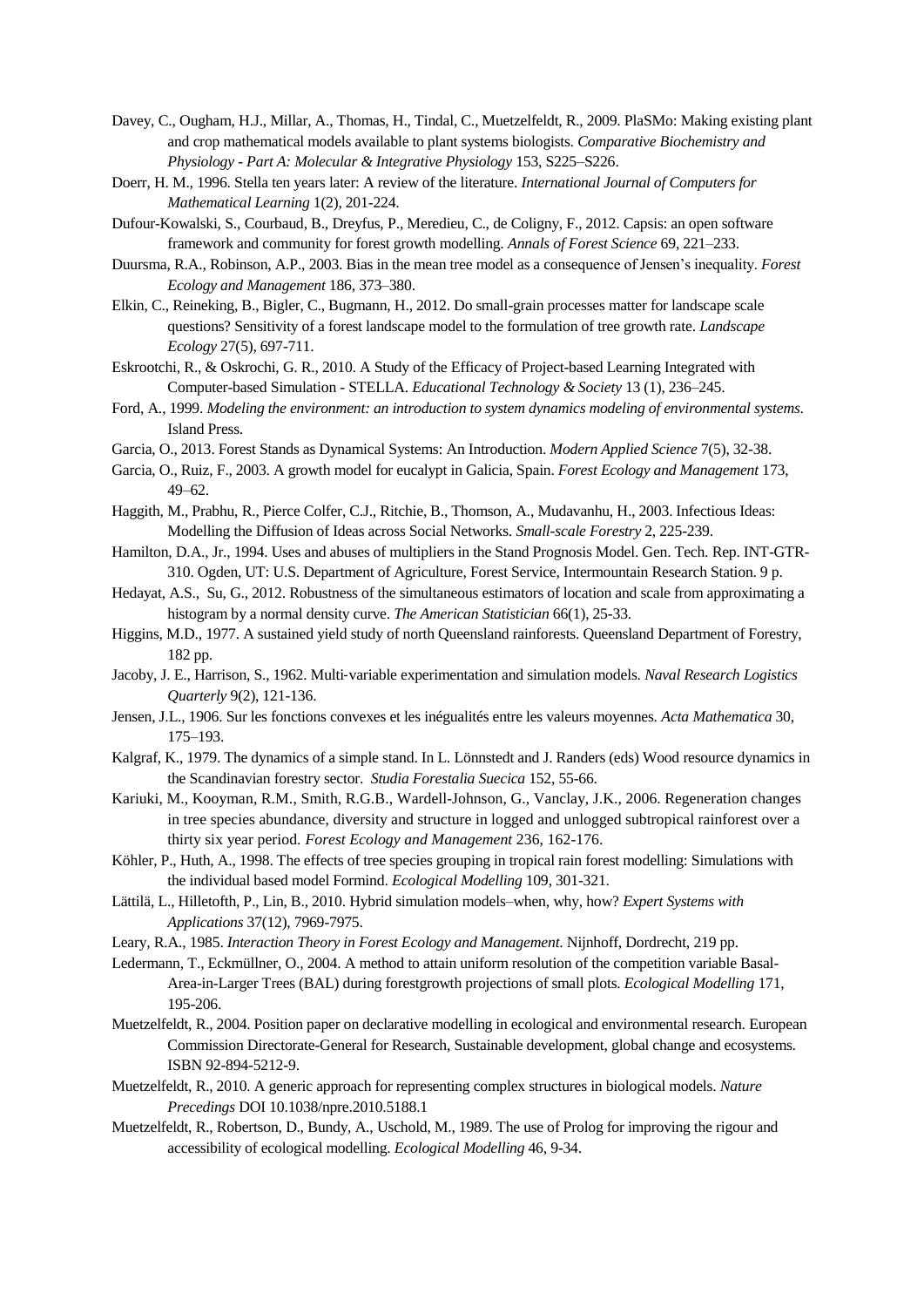- Muetzelfeldt, R., Taylor, J., 1997. The suitability of AME (the Agroforestry Modelling Environment) for agroforestry modelling. *Agroforestry Forum* 8, 2, 7-9.
- Muetzelfeldt, R., Massheder, J., 2003. The Simile visual modelling environment. *European Journal of Agronomy* 18, 345-358.
- Nebel, G., Dragsted, J., Vanclay, J.K., 2001. Structure and floristic composition of flood plain forests in the Peruvian Amazon: II. The understorey of restinga forests. *Forest Ecology and Management* 150, 59-77.
- Okuda, T., Kachi, N., Yap, S.K., Manokaran, N.,1997. Tree distribution pattern and fate of juveniles in a lowland tropical rain forest – implications for regeneration and maintenance of species diversity. *Plant Ecology* 131, 155–171.
- Ong, P.C., Kleine, M., 1996. DIPSIM: Dipterocarp forest growth simulation model a tool for forest-level management planning. In A. Schulte (ed. ) *Dipterocarp Forest Ecosystems: Towards sustainable management*, World Scientific, pp. 228-246.
- Picard, N., Franc, A., 2003. Are ecological groups of species optimal for forest dynamics modelling? *Ecological Modelling* 163, 175-186.
- Porte, A., Bartelink, H.H., 2002. Modelling mixed forest growth: a review of models for forest management. *Ecological Modelling* 150, 141–188.
- Prabhu, R., Haggith, M., Mudavanhu, H., Muetzelfeldt, R., Standa-Gunda, W., Vanclay, J.K., 2003. ZimFlores: A model to advise co-management of the Mafungautsi Forest in Zimbabwe. *Small-scale Forestry* 2, 185-210.
- Preston, R.A., Vanclay, J.K., 1988. Calculation of timber yields from north Queensland rainforests. Queensland Department of Forestry, Technical Paper No 47. 19 p.
- Pretzsch, H., Biber, P., Dursky, J., von Gadow, K., Hasenauer, H., Kändler, G., Kenk, G., Kublin, E., Nagel, J., Pukkala, T., Skovsgaard, J.P., Sodtke, R., Sterba, H., 2002. Recommendations for standardized documentation and further development of forest growth simulators. *Forstw. Cbl*. 121, 138-151.
- Reineke, L.H., 1927. A modification of Bruce's method of preparing timber yield tables. *J. Agric. Res.* 35, 843–856.
- Robinson, A.P., Monserud, R.A., 2003. Criteria for comparing the adaptability of forest growth models. *Forest Ecology and Management* 172, 53-67.
- Scheller, R.M., Sturtevant, B.R., Gustafson, E.J., Ward, B.C., Mladenoff, D.J., 2010. Increasing the reliability of ecological models using modern software engineering techniques. *Frontiers in Ecology and the Environment* 8, 253–260.
- Simon, G., 1976. Computer simulation swindles, with applications to estimates of location and dispersion. *Appl. Statist.* 25, 266–274.
- Simulistics, 2013. Simile at a glance. Simulistics Ltd[. http://www.simulistics.com/overview.htm](http://www.simulistics.com/overview.htm) [16 May 2013].
- Smith, F.P., Holzworth, D.P., & Robertson, M.J., 2005. Linking icon-based models to code-based models: a case study with the agricultural production systems simulator. *Agricultural Systems* 83(2), 135-151.
- Stage, A.R., 1973. Prognosis model for stand development. Res. Pap. INT-137. USDA Forest Service, Intermountain Forest and Range Experiment Station. 32 p.
- Valle, D., 2011. Incorrect representation of uncertainty in the modeling of growth leads to biased estimates of future biomass. *Ecological Applications* 21(4), 1031-1036.
- Vanclay, J.K., 1983. Techniques for modelling timber yield from indigenous forests with special reference to Queensland. M.Sc. Thesis, University of Oxford, U.K., 194 p.
- Vanclay, J.K., 1989a. A growth model for north Queensland rainforests*. Forest Ecology and Management* 27, 245- 271.
- Vanclay, J.K., 1989b. Site productivity assessment in rainforests: an objective approach using indicator species. In: Wan Razali Mohd, H.T. Chan and S. Appanah (eds) Proceedings of the Seminar on Growth and Yield in Tropical Mixed/Moist Forests, 20-24 June 1988, Kuala Lumpur. Forest Research Institute Malaysia, p. 225-241.
- Vanclay, J.K., 1989c. Modelling selection harvesting in tropical rain forests. *Journal of Tropical Forest Science* 1, 280-294.
- Vanclay, J.K., 1990. Design and implementation of a state-of-the-art inventory and forecasting system for indigenous forests. In: H.G. Lund and G. Preto (eds) Global Natural Resource Monitoring and Assessment: Preparing for the 21st century, Venice, Italy, 24-30 September 1989. Pp. 1072-1078.